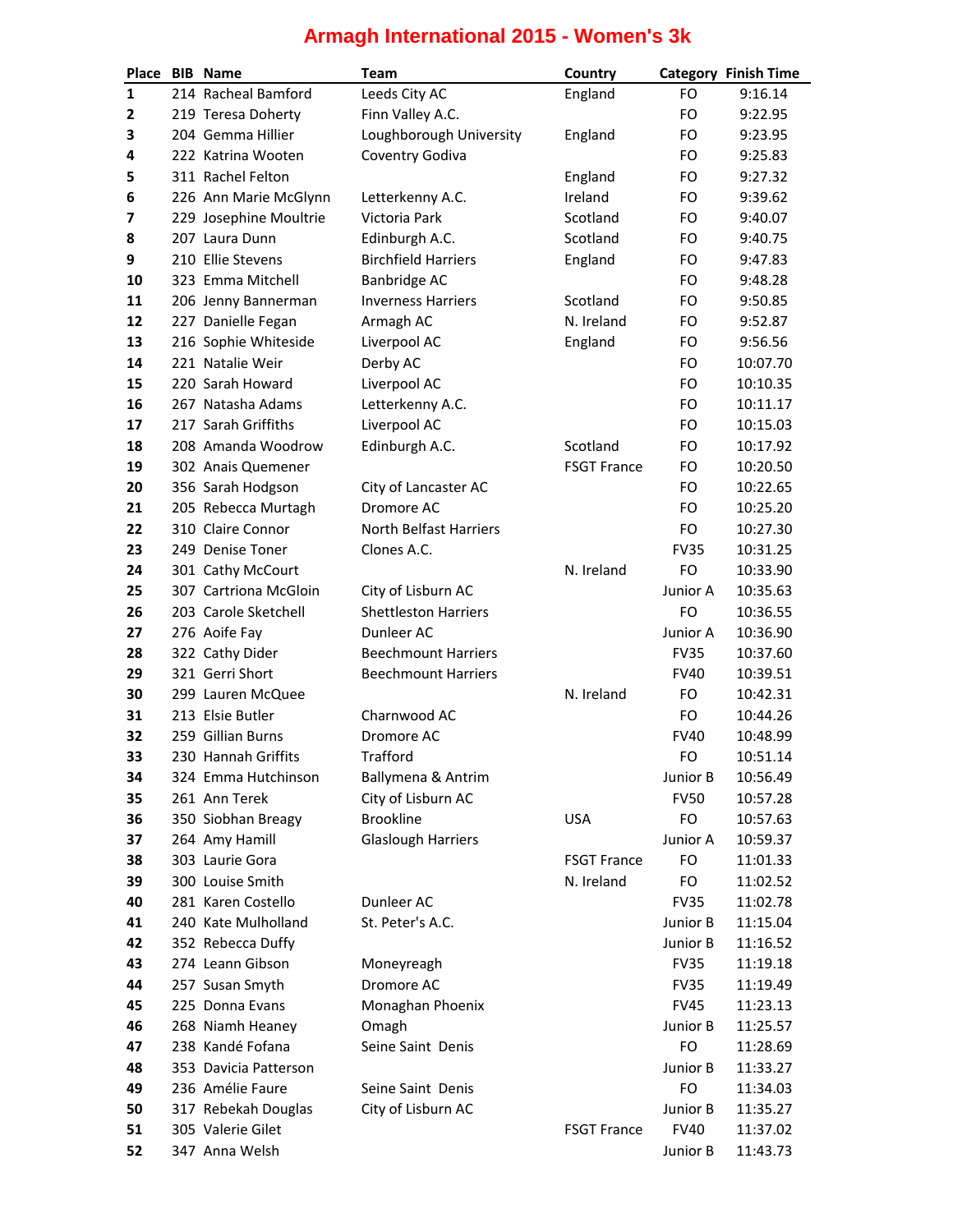## **Armagh International 2015 - Women's 3k**

| Place    | <b>BIB</b> Name                               | Team                                 | Country            |                            | <b>Category Finish Time</b> |
|----------|-----------------------------------------------|--------------------------------------|--------------------|----------------------------|-----------------------------|
| 53       | 304 Veronique Venard                          |                                      | <b>FSGT France</b> | FO                         | 11:47.09                    |
| 54       | 275 Seaghna Campbell                          | Dunleer AC                           |                    | Junior B                   | 11:48.99                    |
| 55       | 272 Kathleen Diver                            | Maghery Sean McDermott's             |                    | <b>FV35</b>                | 11:49.83                    |
| 56       | 232 Ciara Coyle                               | <b>Carmen Runners</b>                |                    | FO                         | 11:50.65                    |
| 57       | 318 Rebecca Warnock                           | City of Lisburn AC                   |                    | Junior B                   | 11:52.02                    |
| 58       | 241 Anna Murphy                               | St. Peter's A.C.                     |                    | Junior B                   | 11:54.82                    |
| 59       | 246 Ríoghnach Catney                          | <b>Beechmount Harriers</b>           |                    | Junior A                   | 11:55.37                    |
| 60       | 351 Eilis O'Hare                              |                                      |                    | Junior B                   | 11:56.61                    |
| 61       | 316 Sarah Ferris                              | City of Lisburn AC                   |                    | Junior B                   | 12:00.18                    |
| 62       | 255 Lisa McKeever                             | Armagh AC                            |                    | <b>FO</b>                  | 12:01.98                    |
| 63       | 346 Fiona Finan                               | Glenmore AC                          |                    | <b>FV45</b>                | 12:05.66                    |
| 64       | 239 Bérénice Caderon                          | Seine Saint Denis                    |                    | FO                         | 12:07.31                    |
| 65       | 273 Fiona Murphy                              | Maghery Sean McDermott's             |                    | FO                         | 12:08.29                    |
| 66       | 237 Naima Haret                               | Seine Saint Denis                    |                    | <b>FV45</b>                | 12:09.61                    |
| 67       | 243 Emma McCarville                           | St. Peter's A.C.                     |                    | Junior A                   | 12:10.92                    |
| 68       | 308 Nia McNally                               | North Down AC                        |                    | Junior B                   | 12:20.58                    |
| 69       | 330 Patricia Brown                            | <b>Newry City Runners</b>            |                    | <b>FV55</b>                | 12:23.12                    |
| 70       | 298 Nuala Reilly                              | Drogheda & District A.C.             |                    | <b>FV55</b>                | 12:25.30                    |
| 71       | 337 Geraldine Devlin                          | <b>Tullysaran Runners</b>            |                    | <b>FV45</b>                | 12:29.01                    |
| 72       | 218 Emma McWilliams                           | Orangegrove AC                       |                    | <b>FV40</b>                | 12:30.94                    |
| 73       | 256 Mary Mackin                               | Dromore AC                           |                    | <b>FV55</b>                | 12:33.00                    |
| 74       | 244 Janet Copeland                            | <b>Beechmount Harriers</b>           |                    | Junior A                   | 12:34.78                    |
| 75       | 297 Julie McKimm                              | Orangegrove AC                       |                    | <b>FV35</b>                | 12:36.34                    |
| 76       | 211 Louise Garvey                             |                                      |                    | FO                         | 12:39.51                    |
| 77       | 354 Dominique McAlister                       |                                      |                    | Junior B                   | 12:42.94                    |
| 78       | 278 Seoda Matthews                            | Dunleer AC                           |                    | Junior B                   | 12:43.86                    |
| 79       | 269 Louise Browne                             | Orangegrove AC                       |                    | FO                         | 12:44.73                    |
| 80       | 282 Nicola Courtney                           | Dunleer AC                           |                    | <b>FV35</b>                | 12:45.68                    |
| 81       | 223 Liz Leitch                                | Orangegrove AC                       |                    | <b>FV45</b>                | 12:47.23                    |
| 82       | 262 Emma Geary                                | <b>Glaslough Harriers</b>            |                    | Junior B                   | 12:50.17                    |
| 83       | 294 Jacqueline Maxwell                        | Orangegrove AC                       |                    | <b>FV50</b>                | 12:52.68                    |
| 84       | 258 Janette Bailie                            | Dromore AC                           |                    | <b>FV40</b>                | 12:54.72                    |
| 85       | 339 Laura Walsh                               | <b>Beechmount Harriers</b>           |                    | Junior A                   | 12:57.39                    |
| 86       | 331 Roisin Rocks                              | <b>Newry City Runners</b>            |                    | FO                         | 12:58.99                    |
| 87       | 348 Grace Jennings                            | Lagan Valley                         |                    | Junior B                   | 12:59.77                    |
| 88       | 242 Méabh Adams                               | St. Peter's A.C.                     |                    | Junior B                   | 13:00.23                    |
| 89       | 287 Jacqueline Matthews<br>288 Helen Cheshire | Dunleer AC<br>Dunleer AC             |                    | <b>FV40</b>                | 13:02.49                    |
| 90<br>91 | 265 Charlotte Connolly                        | <b>Glaslough Harriers</b>            |                    | <b>FV45</b><br><b>FV35</b> | 13:02.92<br>13:06.76        |
| 92       | 343 Olivia Mullin                             |                                      |                    | FO                         | 13:12.68                    |
| 93       | 332 Sinead O'Hanlon                           |                                      |                    | <b>FV40</b>                | 13:15.26                    |
| 94       | 291 Sharon Dickenson                          | Newry City Runners<br>Orangegrove AC |                    | <b>FV35</b>                | 13:15.61                    |
| 95       | 345 Eileen Dillon                             | <b>Belfast Running Club</b>          |                    | <b>FV45</b>                | 13:25.65                    |
| 96       | 245 Maebh Kavanagh                            | <b>Beechmount Harriers</b>           |                    | Junior B                   | 13:29.94                    |
| 97       | 233 Margaret Kerr                             | <b>Carmen Runners</b>                |                    | FO                         | 13:40.28                    |
| 98       | 248 Aoibheann Morgan                          | Clones A.C.                          |                    | FO                         | 13:46.21                    |
| 99       | 334 Fiona Kearney                             | <b>Tullysaran Runners</b>            |                    | <b>FV35</b>                | 13:47.29                    |
| 100      | 296 Verity Cornford                           | Orangegrove AC                       |                    | <b>FV35</b>                | 13:55.30                    |
| 101      | 271 Patsy Anne Higgins                        | Maghery Sean McDermott's             |                    | <b>FV45</b>                | 14:02.40                    |
| 102      | 357 Clare Conlon                              |                                      |                    | Junior B                   | 14:05.12                    |
| 103      | 355 Eilis O'Hare                              |                                      |                    | Junior B                   | 14:06.03                    |
| 104      | 279 Emma Cheshire                             | Dunleer AC                           |                    | Junior B                   | 14:10.71                    |
|          |                                               |                                      |                    |                            |                             |